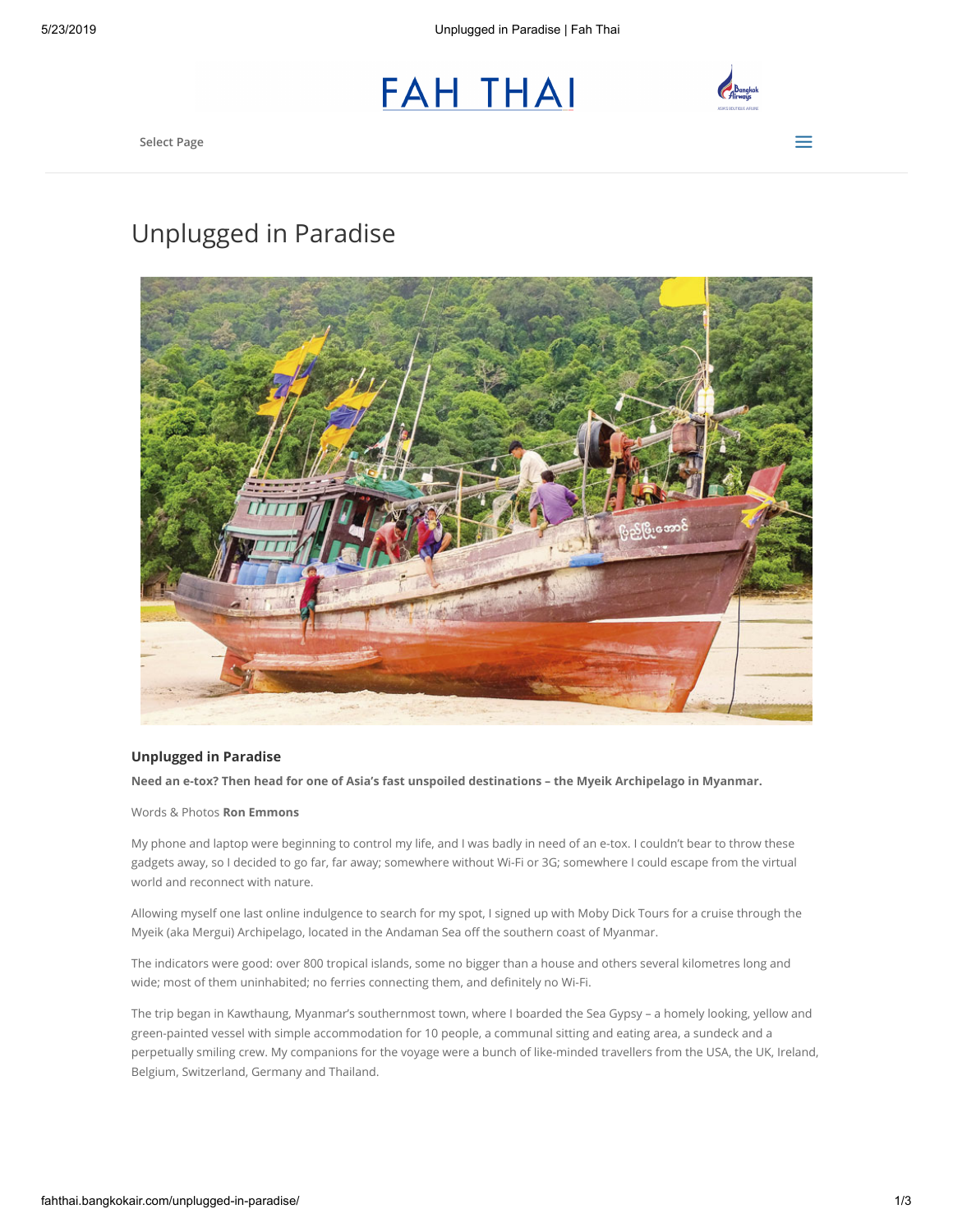

Our tour guide, JoJo, briefed us on our activities for the next five days. These included exploring the islands and beaches, swimming, sunbathing, snorkelling, kayaking and stand-up paddleboarding (SUP), visiting a Moken (sea nomad) village, meeting local fishermen, eating delicious food and getting to know each other.

JoJo handed each of us a map of the area, and I smiled to see the names of some islands, such as Hastings Island, Lord Loughborough Island and Great Swinton Island, which I presumed were named by ship captains in the era of British rule over Burma. I had read that the region was once a hotbed of pirates, but I hoped we would complete our cruise without seeing a ship with a Jolly Roger flag of skull and bones bearing down on us.